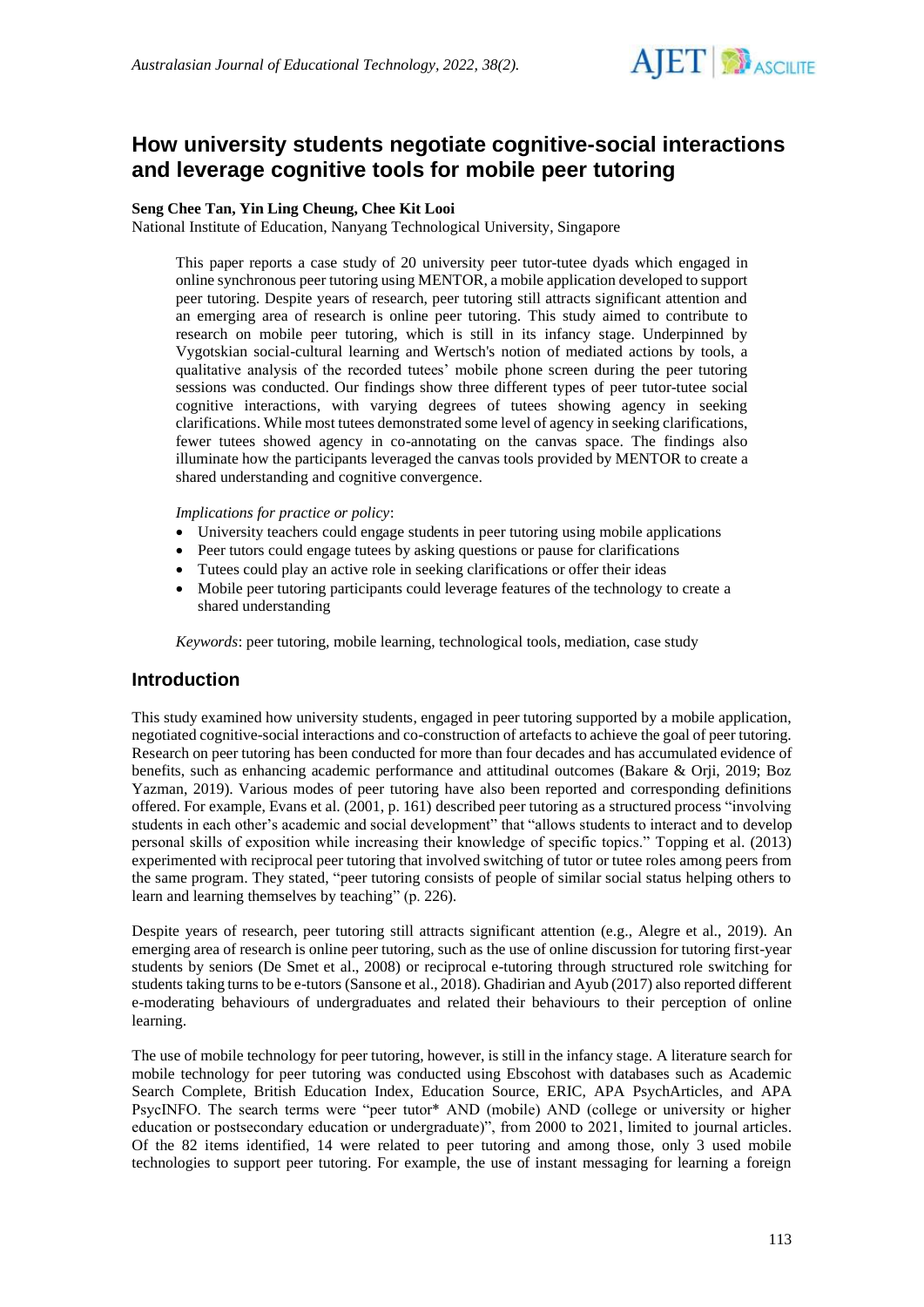

language (Baek et al., 2017), for peer support among university students (Timmis, 2012), and the use of mobile phones by Syrian refugees to learn English (Tanrikulu, 2021). Compared with other digital solutions, mobile technologies offer flexible and convenient applications of peer tutoring at different locations and time, that could enhance help-seeking behaviours. A needs analysis conducted by the authors (Tan et al., 2020) revealed some useful features of such an application. However, none of the articles reported dedicated mobile applications developed to support peer tutoring. This study focused on the following research questions:

- 1. What do online peer tutoring sessions supported by the mobile application look like?
- 2. How do peer tutor-tutee dyads negotiate cognitive-social interactions?
- 3. How do peer tutor-tutee dyads leverage social cognitive tools for mobile peer tutoring?

These questions are crafted to help direct the research to explore several pertinent issues. First, given the embryonic state of research, the first research question aimed to illuminate the process of mobile-supported peer tutoring. Second, a critical factor for successful peer tutoring is the meaningful interaction between tutors and tutees (e.g., see Cantinotti et al., 2017). The second question aimed to uncover how the peer tutor-tutee dyads negotiate their social cognitive interactions. Underpinned by Vygotskian theory of socialcultural learning (Vygotsky, 1978), peer tutoring involves cognition through social interactions, and tools or instruments have a transformative power that enables such process. For example, do tutees always play the role of passive recipients of information? Also, the social interactions between a peer tutor and tutee are usually mediated by language (talks), but in the case of mobile learning, other tools could mediate this process. In this study, a shared synchronous canvas was made available to the peer tutor-tutee dyads. The third research question aimed to examine how the dyads use the features of this canvas and their own communication strategies to achieve some level of shared understanding.

# **Literature review**

### **Peer tutoring**

Peer tutoring has historically been conducted in several ways, varying in the dimensions of peer tutor-tutee competence level (e.g., a qualified senior sanctioned by the teacher as a peer tutor or someone volunteers as a peer tutor), amount of structure (e.g., formal sessions arranged by the teachers versus fluid exchanges among peers), and the roles of tutors and tutees (e.g., fixed roles as peer tutors or tutees, or rotating of roles in reciprocal peer tutoring). Peers form the critical social elements in learning. Learning takes place in the zone of proximal development (ZPD), "the distance between the actual developmental level as determined by independent problem solving and the level of potential development as determined through problem solving under adult guidance or in collaboration with more capable peers" (Vygotsky, 1978, p. 86). Peers, having overlapping ZPDs, are likely to empathise with one another over the challenges in learning, and play the rotating roles of a tutee and tutor. Post-Vygotskian theorists such as Lave and Wenger (1991) highlighted the distributed nature of cognition, which views knowledge (and intelligence) as not residing in a single person's head but distributed across people, and artefacts in the context of the interactions. In a community, there is naturally distributed expertise and interest among peers. In various contexts and for different topics, learners can assume a role of being more knowledgeable others (Vygotsky, 1978). Thus, it is feasible for reciprocal peer tutoring to occur where students could play the roles of a tutor or a tutee depending on their knowledge or expertise of a topic (Bakare & Orji, 2019).

Peer tutoring has been regarded as a form of collaborative learning by several researchers (e.g., De Smet et al., 2008) and a few concepts of collaborative learning are pertinent to peer tutoring. For instance, peer tutor and tutee have to reach a common ground (Clark & Brennan, 1991) to enable a shared understanding of what is being discussed. Research studies have also shown that peer tutoring is facilitated by a good working relationship between a tutor and tutee (Boz Yaman, 2019) and a good social network among peer tutors and tutees (Dong et al., 2019). Meaningful interactions between a peer tutor and tutee remain critical. Also, peer tutors usually assume agency by initiating discussion and communicating effectively (Boz Yaman, 2019) and they may play several roles, including motivating tutees and constructing knowledge with tutees (De Smet et al., 2008).

The term agency refers to individuals operating with mediational means (Wertsch et al., 1993), as well as engaging in intentional goal-directed actions (Damşa et al., 2010). Tutees can also show agency by playing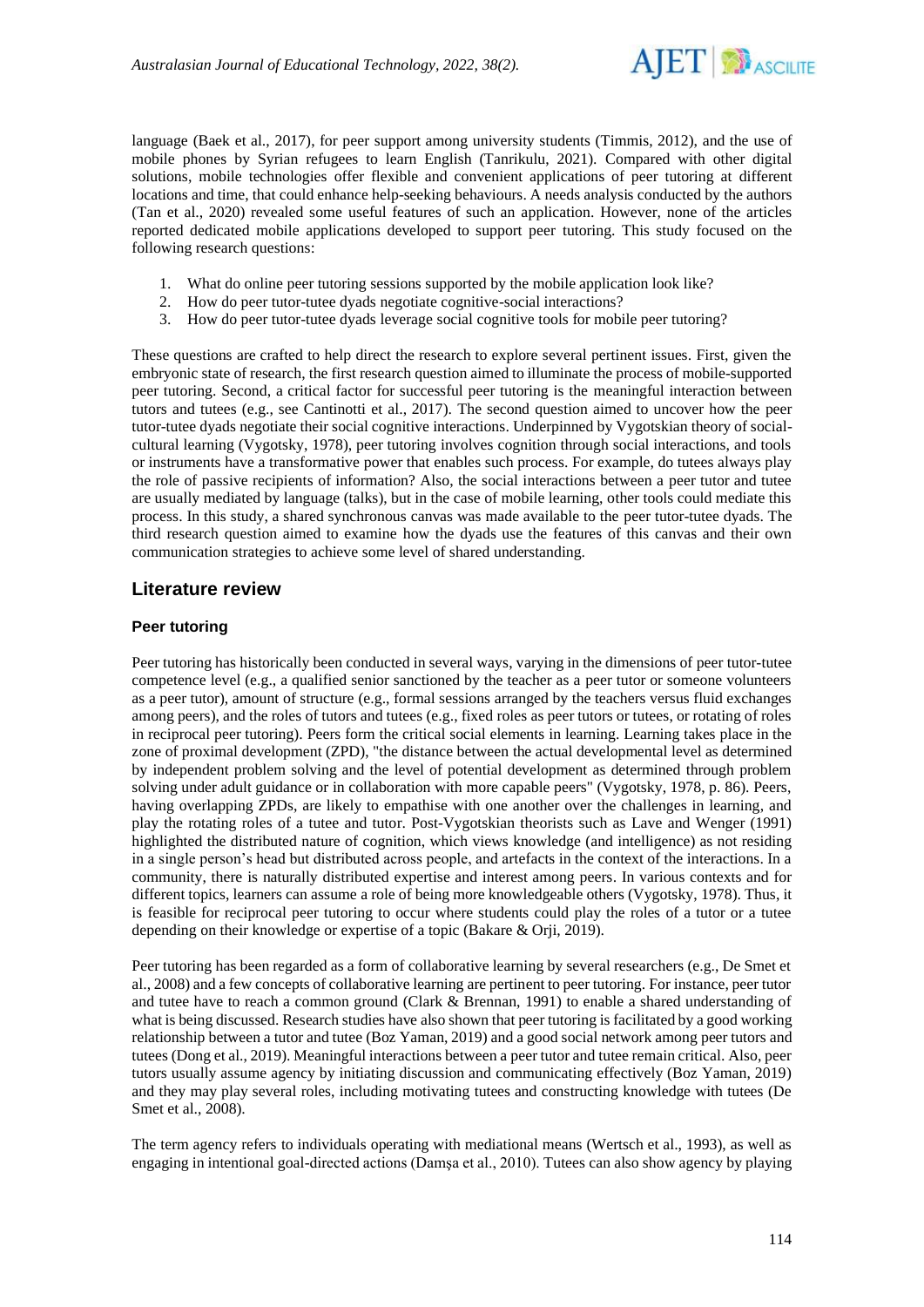

an active role in the tutoring process. In short, both parties need to be actively involved in the process (Westera et al., 2009). The social-cognitive interactions between a peer tutor and a tutee are mediated by tools and artefacts, which are elaborated in the next section.

### **Tools for mediated actions and cognition**

Mediated action (Wertsch, 1994) is the concept of how humans leverage cultural tools to enhance our competence in accomplishing specific actions, such as using a mobile phone to interact with others anytime, anywhere. From the perspective of social-cultural learning theory (Vygotsky, 1978), learning is necessarily social as it occurs first through the inter-mental plane (with more knowledgeable others such as tutors) and then to the intra-mental plane (a person internalising what is learnt). Learning is also cultural as "learning is a necessary and universal aspect of the process of developing culturally organised, specifically human psychological function" (1978, p. 90). According to Vygotsky, tools or instruments have a transformative power that enables us to achieve higher mental functions. In sum, cultural tools are a critical part of learning as we learn to use the cultural tools and these tools act as a mediator for learning.

From a cultural-historical perspective, these tools are products resulting from relevant knowledge (e.g., advancement in mobile technology and ubiquitous learning) and as they are used by the community, they are subject to constant innovation and change. Vygotsky focused on a person mastering the existing culturally produced mediational means (e.g., a heuristic). Wertsch (1994), however, argued that humans are not just using these tools, but are transforming the use of the tools, and associated meaning systems in the process. Gillespie and Zittoun (2010) held that tools "designed for one purpose, or conceptualized as being for one purpose, may, in the next moment, become appropriated and used for a second purpose" (p. 44).

In the context of using a computer application as a tool, the difference in intended design versus usage can also be explained from the theory of affordance. Gibson (1979) proposed affordance as an ecological concept, the *action possibility* available in an environment to an individual, such as an ecological niche that supports specific animals in nature. Norman (1988) applied the concept to human design and highlighted how the design of an object is perceived by people as cues to its functions and uses. Kennewell (2001) extended the concept to both attributes and constraints, stating "the attributes that provide potential for action" which is coupled with constraints as "the conditions and relationships between attributes that provide structure and guidance for the course of actions" (p. 106). The designer of a tool might have intended affordances in mind, and have certain attributes and constraints built into the design of a tool. The actual usage, however, is dependent on how the users perceived the affordances. Thus, the canvas of a mobile application might have certain design features (e.g., annotation), but the users might contribute to the creative use of these features in different ways.

### **Computer-based cognitive tools that support cognitive-social interactions**

To Vygotsky, cognitive tools are cultural tools that help us in thinking. Mathematics operations, for example, are cognitive tools. Following this conceptualisation, a computer-based tool (e.g, calculator) supports mathematical calculations but with enhanced efficiency (computes faster with no errors). Pea (1985), however, suggested using computers as a cognitive tool goes beyond enhancing the efficiency of thinking (amplifying a tool) but reorganises the tool and affords new ways of thinking (e.g., a spreadsheet that supports calculation and calculations for different scenarios). Salomon et al. (1991) differentiated between "tools that work for us" and "tools with which we work" (p. 3). They suggested that cognitive tools have effects with the tools in terms of enhancing performance, as well as effects of the tools that result in changes in students' competence. Jonassen (2000) called cognitive tools *mindtools* that work as intellectual partners with students to help develop their critical thinking. A mobile peer tutoring application can be considered a social mindtool (Tan, 2019) because it mediates the social cognitive interactions among learners. In short, researchers suggest using computers in transformative ways that support cognition beyond the material and cultural thinking tools.

### **Artefacts for mediated actions**

To Vygotsky (1978), tools and signs (e.g., language) play different mediating roles because tools are for physical work and directed outward at material objects, whereas signs are for psychological and social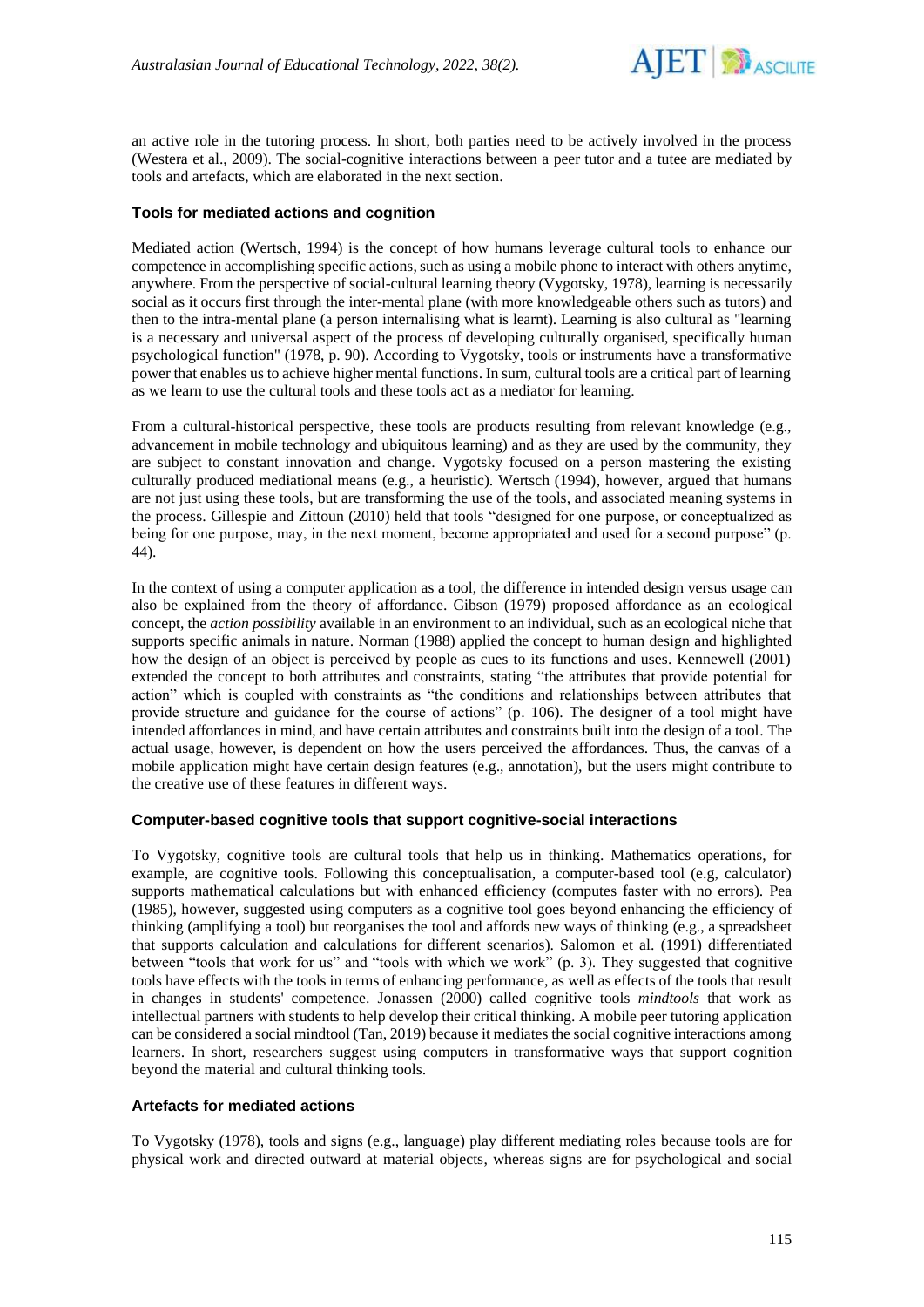

interactions, and directed inward at changing one's mind and behaviours. In the context of learning through social media, Rambe (2012) reported how Facebook mediates student learning with technological tools (e.g., interaction space) and conceptual tools (e.g., questions, queries). Markauskaite and Goodyear (2017) argued that epistemic tools (p. 242), or tools for knowledge-related work, encompass both material and symbolic tools that mediate our knowing of nature, directed at both sign and material world, and for changing the knowledge of the world. Popper (1979) distinguished the World 1 (physical), World 2 (mind), and World 3 (knowledge inscribed in World 1) objects. For example, when we put our thoughts (World 2) into writing on a piece of paper (World 1), the inscribed physical paper then contains embedded symbols representing our thoughts (World 3). Epistemic artefacts become the bridge for assessing one's cognitive ideas and mediate the dialogic interactions among people.

Paavola and Hakkarainen (2005) coined the term *trialogical* approach to learning, as dialogic interactions among people plus the mediation by knowledge artefacts. Examination of knowledge artefacts provides a means for us to study the conceptual interactions among people. For example, when students engage in a discussion using an online forum, the notes they create (knowledge artefacts) allow us to examine their exchanges of ideas (Fitzgerald & Palincsar, 2017). Artefacts thus possess the thing, or property, that can be worked on. The inscription represents one's idea. The functional aspect allows one to act on ideas, and the affordance to explain something. In this study, the canvas on a mobile application can be seen as an epistemic tool that mediates interactions among learners as a peer tutor is teaching a tutee.

# **Methods**

### **Research design**

This study adopted a case study approach (Stake, 1995) that focused on the empirical investigation of the phenomenon of mobile peer tutoring within a real-life context. In this study, a case is defined as a peer tutor-tutee dyad. It is an instrumental case study (Stake, 1995) in that the focus is not on the cases (the peer tutor-tutee dyads) themselves, but these cases were used to understanding the mobile peer tutoring process between the participants. An interpretive approach was adopted as the study focused on understanding the processes of mobile peer tutoring that is a relatively unexplored area, rather than comparing one method of learning with another.

### **Participants and procedures**

Approval for this study was given by the Institutional Review Board (IRB-2020-02-038-01) at the Nanyang Technological University in Singapore. Various methods of recruitment were used, including physical posters and emails. Follow-up communication to explain the research and their rights as research participants and to obtain their consent was conducted with the students who responded. This study was part of a larger study and this paper focused on the relevant data source and analysis. There were 21 students who gave their consent to participate in this study. Following the intention of the mobile application, reciprocal peer tutoring (Bakare & Orji, 2019) was encouraged, instead of the traditional tutoring performed by peer tutors sanctioned by the university instructor. The students were asked to provide a topic for which they needed tutoring, and a matching peer tutor, among the participants, was identified by the researchers. The sessions proceeded once a peer tutor-tutee dyad agreed to the matching. One peer tutor-tutee did not make use of canvas and was excluded from this analysis. Consequently, the analysis focused on data from 20 peer tutor-tutee dyads.

The participants were asked to download the mobile application using their mobile phones and were provided with log-in information. An agreed time for both parties was negotiated and the peer tutor and tutee were asked to go to any location they deemed conducive to the sessions. Information about the locations of the participants was not collected to respect their privacy. The data collection occurred in the third quarter of 2020 when in-person interactions were restricted due to the COVID-19 pandemic. The peer tutoring occurred through MENTOR with voice communication and shard annotations on the canvas. To reduce potential confounding effects due to the presence of the researchers, the tutee was asked to project their screen to a concurrent Zoom set-up so that the tutee's mobile screen, together with the voice recording of the peer tutor and tutee, could be recorded. No constraint was placed on the duration of the peer tutoring sessions.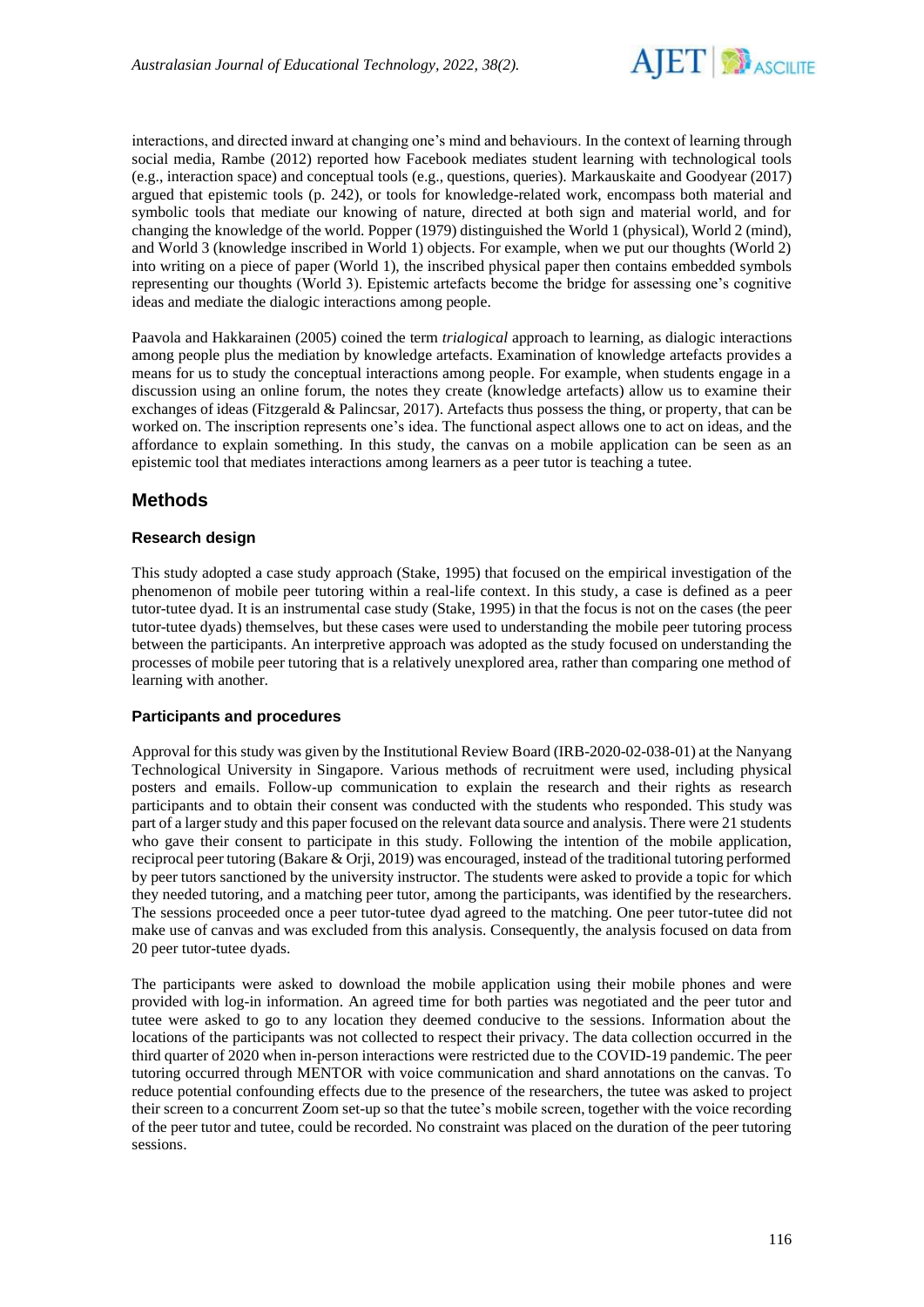

## **Mobile application**

A needs analysis conducted by the research team (Chung & Tan, 2019; Tan et al., 2020) showed students' preferences for features in a mobile application such as peer tutor-tutee matching and shared canvas space integrated with voice communication and text messaging. Such a mobile application was not available when the team started the development in 2017. The mobile application MENTOR was thus developed (Chung  $&$  Tan, 2019; Tan et al., 2020) by analysing the learning psychology and behaviours related to peer tutoring and the corresponding affordances. For instance, using a mobile application allows users to seek help anytime, anywhere. To encourage self-regulation, tutees were asked to identify the level of cognitive processing the tutees expected of a topic (Anderson & Krathwohl, 2001). This was presented to the tutee as a statement: "I would like to learn how to…" and the following options were available: "remember, understand, apply, analyse, evaluate, synthesise". When the peer tutor and tutee were paired and logged on at the same time, they could communicate via voice over internet protocol (VoIP) and a canvas would appear (Figure 1). If they had preloaded a document, it would appear on the canvas. If not, an empty canvas would be available.



*Figure 1.* The annotatable shared canvas space

### **Methods: Analysis of the process**

The main source of data was the video recordings of the tutee's mobile screen, with the associated talks between the peer tutor and tutee, and the corresponding inscriptions on the screen. The researchers viewed the video recordings (screen capture of tutee's mobile phone) and the audio recordings several times to understand the process of peer tutoring.

To answer the research questions and based on the literature review on the mediated actions and cognitive tools, the following framework (Figure 2) guided the analysis. The analysis focused on the talks (mediation by language) between the peer tutor and tutee dyads, and the following sub-questions were asked: "Who led the talks?", "Did the peer tutor invite the tutee to talk?", "Did the tutee actively seek clarifications?", and "Did the tutee offer his or her own ideas?". Simultaneous to the peer tutor-tutee talks was the canvas space, where documents could be uploaded and annotated by both the peer tutor and the tutee. The following sub-questions were asked: "Who led the use of the canvas space?", "Did the peer tutor invite the tutee to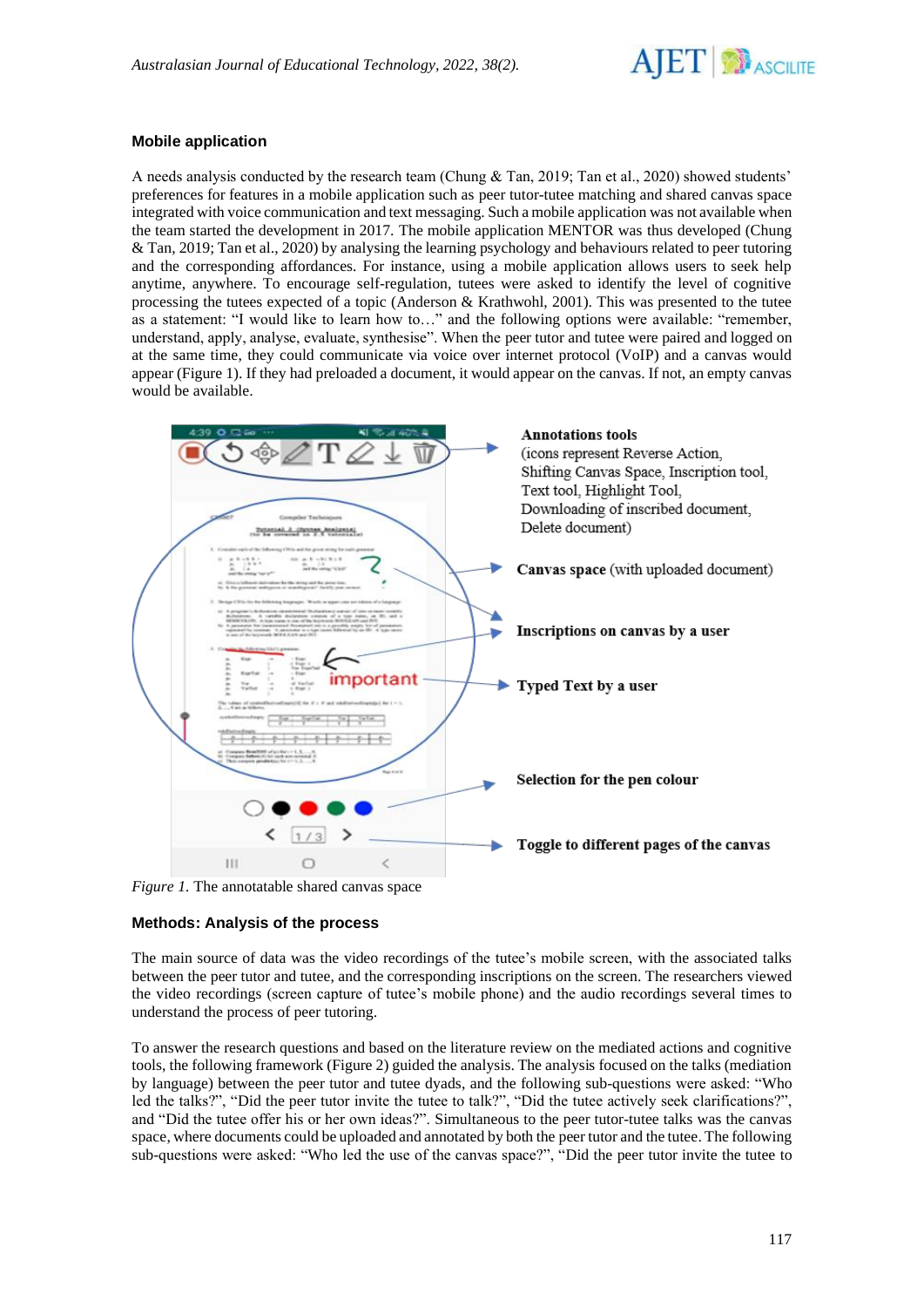

annotate?", and "Did the tutee actively contribute to the annotation?" Another set of questions related to how the participants made use of the tools provided in the canvas space (reverse action, move canvas, inscription, typed text, highlight, download, delete), when using the free-hand inscription tool, and enquired what other communication strategies each brought into the canvas space.



# Who leads the talks? How does the other party respond?

Who leads in the construction of the artefacts? How do the participants make use of the tools?

*Figure 2.* Framework for analysis

# **Findings**

To answer the first research question, we first provide short descriptions of the peer tutoring process demonstrated by three pairs of peer tutor-tutee dyads that epitomise the three typical interactions.

### **Didactic approach**

In Case 18, the tutee wanted to understand more about natural language processing (NLP) in the field of artificial intelligence. The peer tutor started by introducing himself and the topic of NLP. He provided the explanation using simple-to-complex sequencing, starting with the meaning of NLP and examples of NLP applications. This was followed by how NLP works, and then the more technical terms of morphology, syntax, semantic, pragmatic, and phonology were introduced. As he explained, he scribbled the keywords on the canvas. For example, he explained two categories of parsing (nominal phrase [NP] and verbal phrase [VP]) and scribbled the keywords and the relationship on the canvas (Figure 3). The explanation was peppered with short questions like "Any question so far, no right?", which would be responded to by the tutee with short answers like "Okay". The session lasted for 27 minutes and 25 seconds. Out of the 20 peer tutor-tutee pairs, only Cases 18 and 20 showed the strong didactic approach where tutees were reticent for almost the entire duration of tutoring.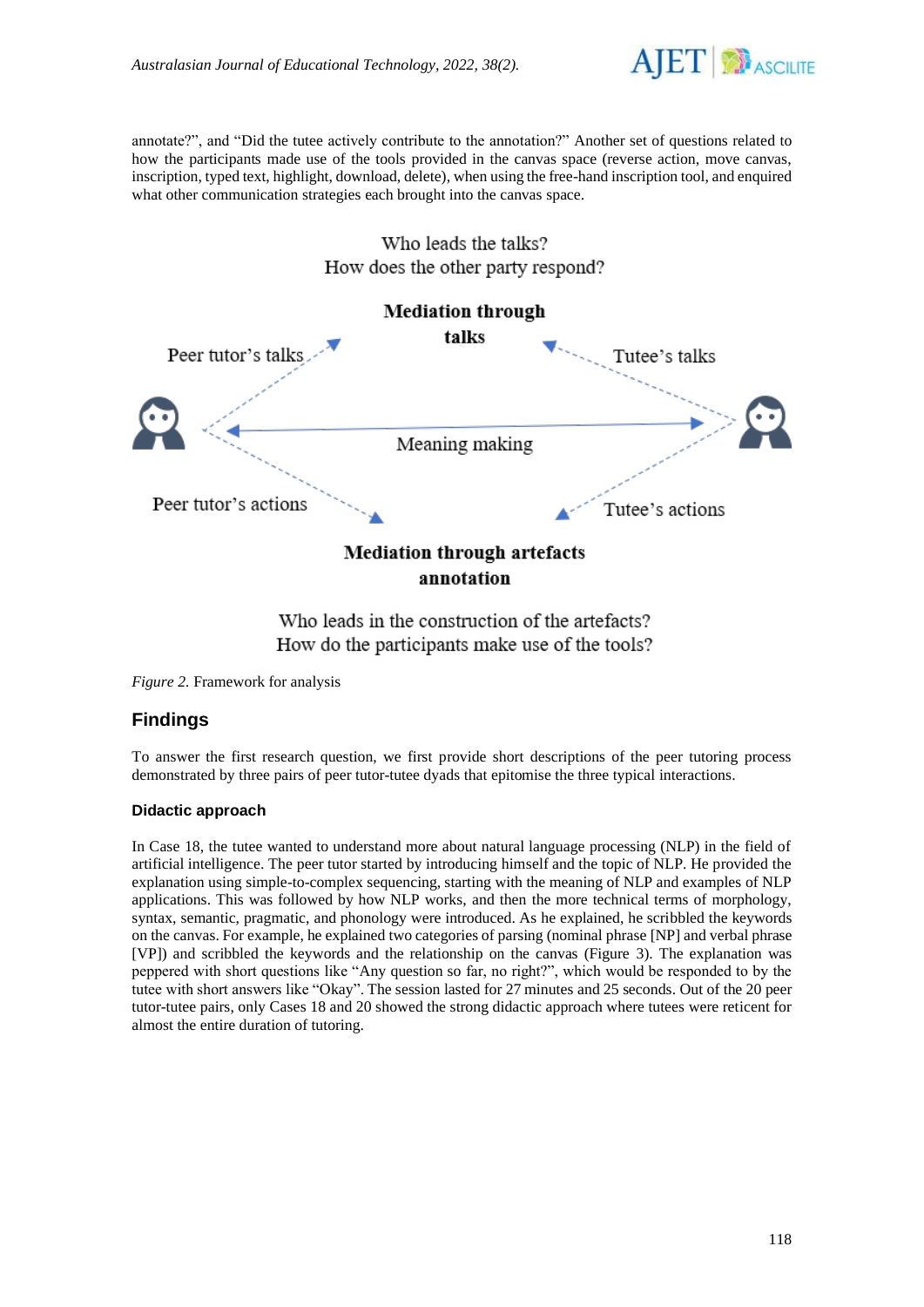



*Figure 3.* Canvas was used by the peer tutor to record the keywords in Case 18

### **Tutee actively seeking clarification**

In Case 3, the tutee wanted to find out how knowledge building can be used for adult learning. The peer tutor started the session by scribbling the topic of tutoring (Figure 4, point 1). As the tutee was talking, the peer tutor scribbled the key ideas conveyed by the tutee (Figure 4, point 2). The peer tutor then began explaining the approach to eliciting ideas from the participants and scribbled these ideas below (Figure 4, point 3). He explained, "If you don't set the parameters and it's too wide, they may learn things all over the place..," To this, the tutee clarified, "When you said parameters … in terms of topic? In terms of content?" As the peer tutor was elaborating on setting parameters, the tutee scribbled his understanding of "setting parameter" (Figure 4, point 4). The tutee then asked the peer tutor if asking these questions (e.g., How do aeroplanes fly?) are examples of setting parameters? The peer tutor then clarified this concept further and went on to explain the subsequent actions the tutee can do with his trainees. There were 7 cases where tutees actively sought clarification (Cases 3, 5, 7, 8, 10, 17, 19).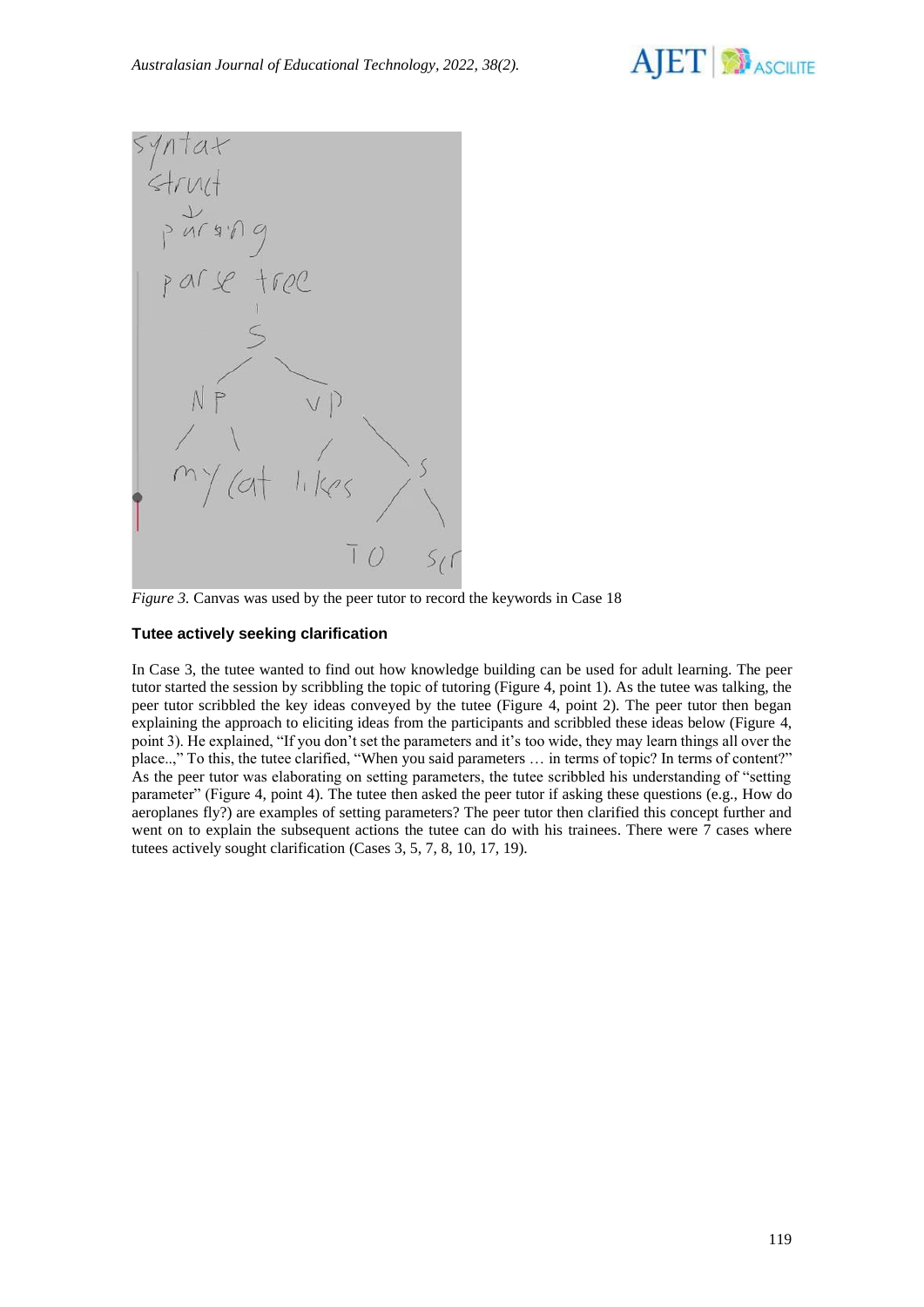

|                            |    | Th                        |
|----------------------------|----|---------------------------|
| KB in workplace.           |    | toj                       |
| how do                     |    | Th                        |
| Idull learners<br>resplant |    | SCI<br>of                 |
|                            |    | wε                        |
| physics- Acrodyvania       | 3. | Th                        |
| - Flight Toshund           |    | id                        |
|                            |    | to                        |
| - meteology                |    | sh<br>$^{\prime\prime}$ S |
|                            |    |                           |
| dess. - own learning       |    | Th                        |
|                            |    | tut                       |
| L Generate lolees          |    | рa                        |
| I what to delive           |    |                           |
| 47 Sep parameter           |    |                           |
|                            |    |                           |

- e peer tutor scribbled the pic for tutoring
- e peer tutor ribbled the key ideas what the tutee anted to learn
- e peer tutor introduced key eas of what the tutee can do encourage his trainees to are ideas; he highlighted et parameters"
- e tutee scribbled this as the peer tor was elaborating on setting rameters

*Figure 4.* Inscription by the tutor and tutee during the peer tutoring

# **Peer tutor-tutee co-construction**

In Case 14, the tutee wanted to analyse the differences between writing an abstract and writing an introduction for an academic paper. Due to the different resolutions of the mobile phones of the users, the canvas may appear out of the screen and require a user to move to different parts of the canvas. Figure 5 and 6 show what appeared on the same piece of canvas, but due to the limitation of the screen size, the screen captures are separated into two figures. Also, the users can type or scribble the text anywhere on the canvas, not necessary top down; the number shows the sequence of appearance of the texts on the screen. The peer tutor first invited the tutee to type, on the canvas, the key points he would include for an abstract (Figure 5), while she typed the list of key points needed for an introduction at the lower part of the canvas (Figure 6). The tutee typed a long list horizontally (Figure 5, point 1). At the same time, the peer tutor typed several key points (top-down list) (Figure 6, point 1). The peer tutor then read the tutee's answer and commented on his answer. She circled "information" and suggested providing more details (Figure 5, point 2). She then commented that "method" should include "participants", "protocol", and "data" (Figure 5, point 3). After commenting on the answer of the tutee, the peer tutor went on to explain what to include in an introduction (Figure 6). She explained that the introduction requires more in-depth descriptions (Figure 6, point 2), whereas one to two succinct sentences from the introduction could be added to the abstract (Figure 6, point 3) to form the background of the study. The tutee thanked the peer tutor for the elaboration and he opined that what the tutor described was for a scientific paper, and sought further clarification on whether the same approach can be used for academic writing in other disciplines.

What we observed, in this case, was that the tutee assumed a high level of agency in questioning and defining the space of what he wanted to learn, and even offered comments on the tutor's answer. There were 11 cases that showed the varying extent of tutees offering his or her ideas during the tutoring (Cases 1, 2, 4, 6, 9, 11 to 16).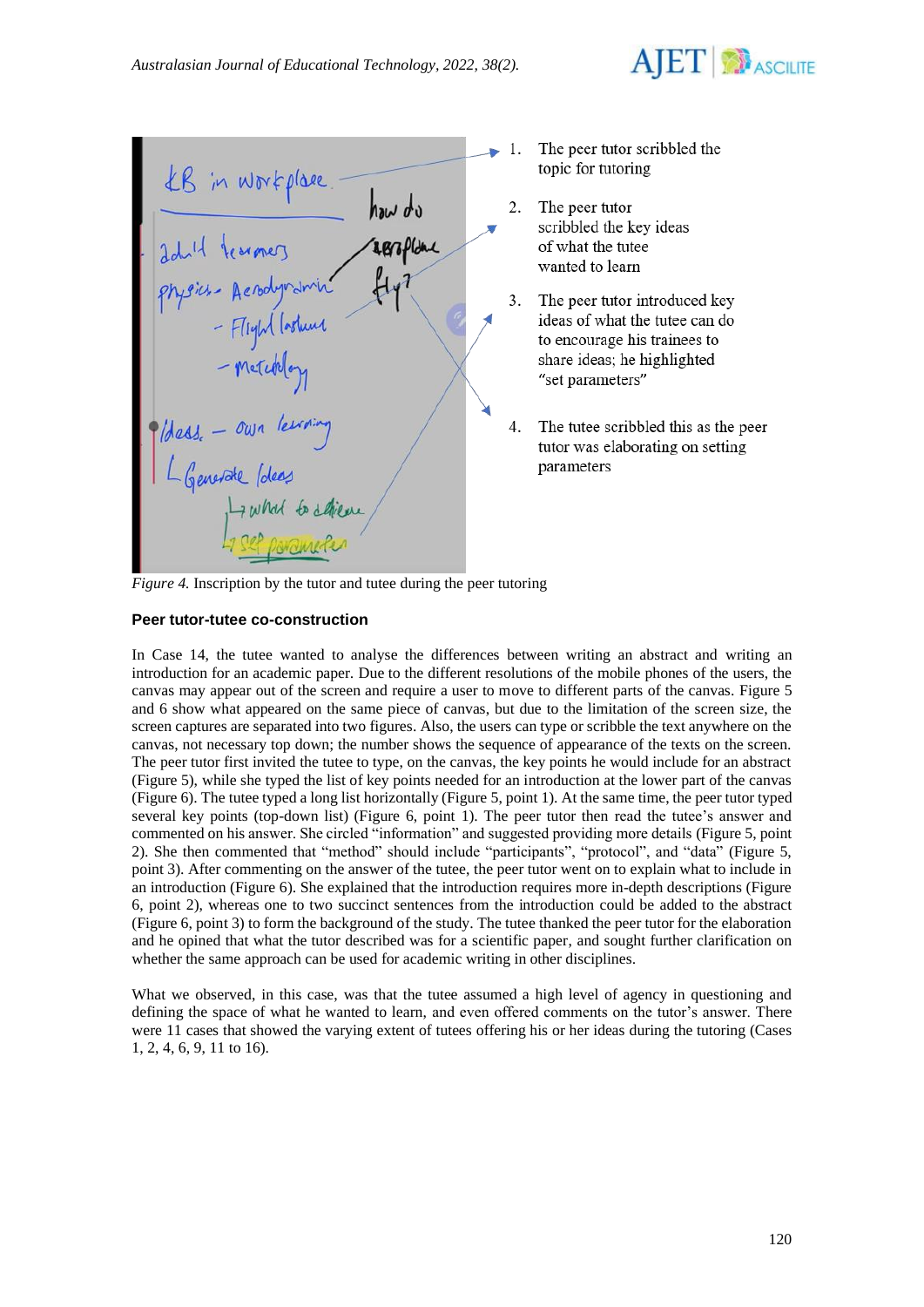



*Figure 5.* Co-annotation of the canvas by the tutor and tutee, top part of the canvas



*Figure 6.* Co-annotation of the canvas by the tutor and tutee, lower part of the canvas

To answer the second research question, we examine the distribution of roles between peer tutors and tutees, their level of agency in directing the process, and how they made use of the canvas tools as they talked.

### **Negotiating social interactions: Tutors' responsibility and tutees' agency**

In a peer-tutoring context, the peer tutor is assumed to be the more knowledgeable. Thus, the agency in directing the discussion is expected to rest with the peer tutor. This was manifested as most peer tutors took the lead in the peer tutoring session, usually starting by introducing themselves and the topics. They played their roles as tutors by providing explanations to the tutee and trying to engage the tutees by asking questions. The tutees, in response, asked questions or provide cues (e.g., uttered "OK") to let the peer tutor know that their messages were received. This is similar to the typical situation of a tutorial conducted by a university faculty.

In the online context and without the presence of video cues, turn-taking between the dyads was often directed by the peer tutors, such as asking a question, for example, "Do you understand this part?", "Are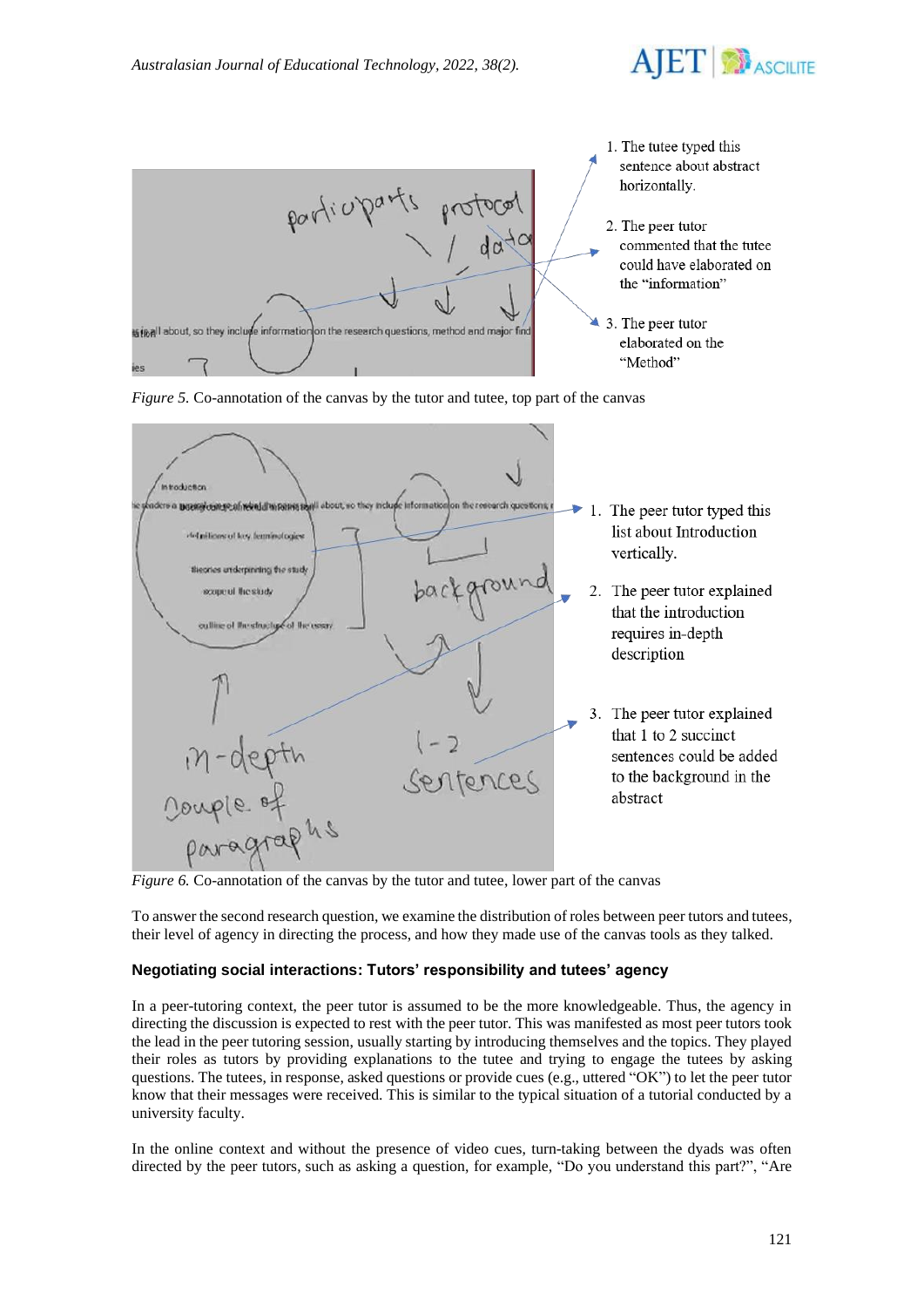

you okay with this?", "Can I move on?", or simply pausing. Thus, a tutee who wanted to be more active in this process needed to discern such cues to jump in with a question. A few tutees shared that they missed the opportunity to ask questions when there was no appropriate space in the form of a question or a pause created by the peer tutors.

The differences in the level of interactions were influenced by the tutees' agency in the process. For example, in Case 18, the tutee played a passive receiver role. She asked a simple short question only once when prompted by the peer tutor and provided short responses such as "Okay" most of the time. More than 95% of the interaction talking was done by the peer tutor. In other cases, the tutees demonstrated a higher level of agency by asking questions. In Case 3, however, the tutee elaborated on what he wanted to find out about implementing knowledge building in the context of professional training for adults. The tutee also jotted his ideas on the canvas and clarified with the peer tutor whether he applied the tutor's suggestion correctly (Figure 4).

At the other end of the agency dimension, some tutees played an active role in the process, sometimes offering their ideas. This was illustrated in Case 14, where the tutee wanted to analyse the difference between writing an abstract and an introduction for an academic paper. He took up the peer tutor's suggestion by typing his ideas of writing an abstract on the canvas. he even countered the tutor's suggestion by pointing out the limitations of the tutor's approach. In Case 11, the tutee wanted to practice solving equations and he took the initiative to write an equation on the canvas for the tutor to coach him.

### **Cognitive tools: Functional roles of mediating artefacts**

To answer the third research question, we examine how the participants created mediating artefacts to help them establish the shared understanding. The canvas afforded the space and a suite of tools for the participants to create artefacts to mediate their meaning-making process. The goal was to achieve cognitive convergence such that the tutee and peer tutor achieved some level of common understanding of the topic being discussed. In demonstration of this convergence, our analysis showed the participants creating artefacts for several related functional roles: (a) inscription of text to record key ideas for grounding, (b) elaboration on inscribed ideas (shows sequence, shows hierarchies, emphasises inscribed ideas), and (c) explaining using model or diagrams.

One approach used by the peer tutor-tutee dyads was to simply record (type or scribble) the key ideas being discussed on the canvas. The inscription of key ideas can be seen in all the above three case descriptions. This approach was characterised by the synchronicity between speech (phonological representation) and text inscription (morphological representation).

Once the ideas were inscribed on the canvas, further meaning-making strategies were demonstrated. For example, in Figure 4, the text inscription captures other information such as *hierarchy* (e.g., Figure 4, use of arrow to show concepts under aerodynamics) and *emphasis* (e.g., Figure 4, using highlight for emphasis). In Figure 5, the peer tutor circled the "word information" typed by the tutee, and scribbled more words (protocol, data) and drew a line to link to the word "method". Later, she circled what she typed (Figure 6), scribbled an explanation that these are in-depth descriptions for writing an introduction, drew a square bracket, scribbled "background" and linked it to the introduction typed by the tutee. Beyond inscription, the peer tutor attempted to achieve *grounding* (circling) and *relating* (linking lines).

Beyond the three illustrative cases, we witnessed other functional roles of mediating artefacts. These include a model to explain the use of games in education (Figure 7) and the use of a diagram to explain the differences between single-thread and multithread (Figure 8). These are pre-identified models or diagrams that the peer tutor brought into the canvas to enhance the explanation.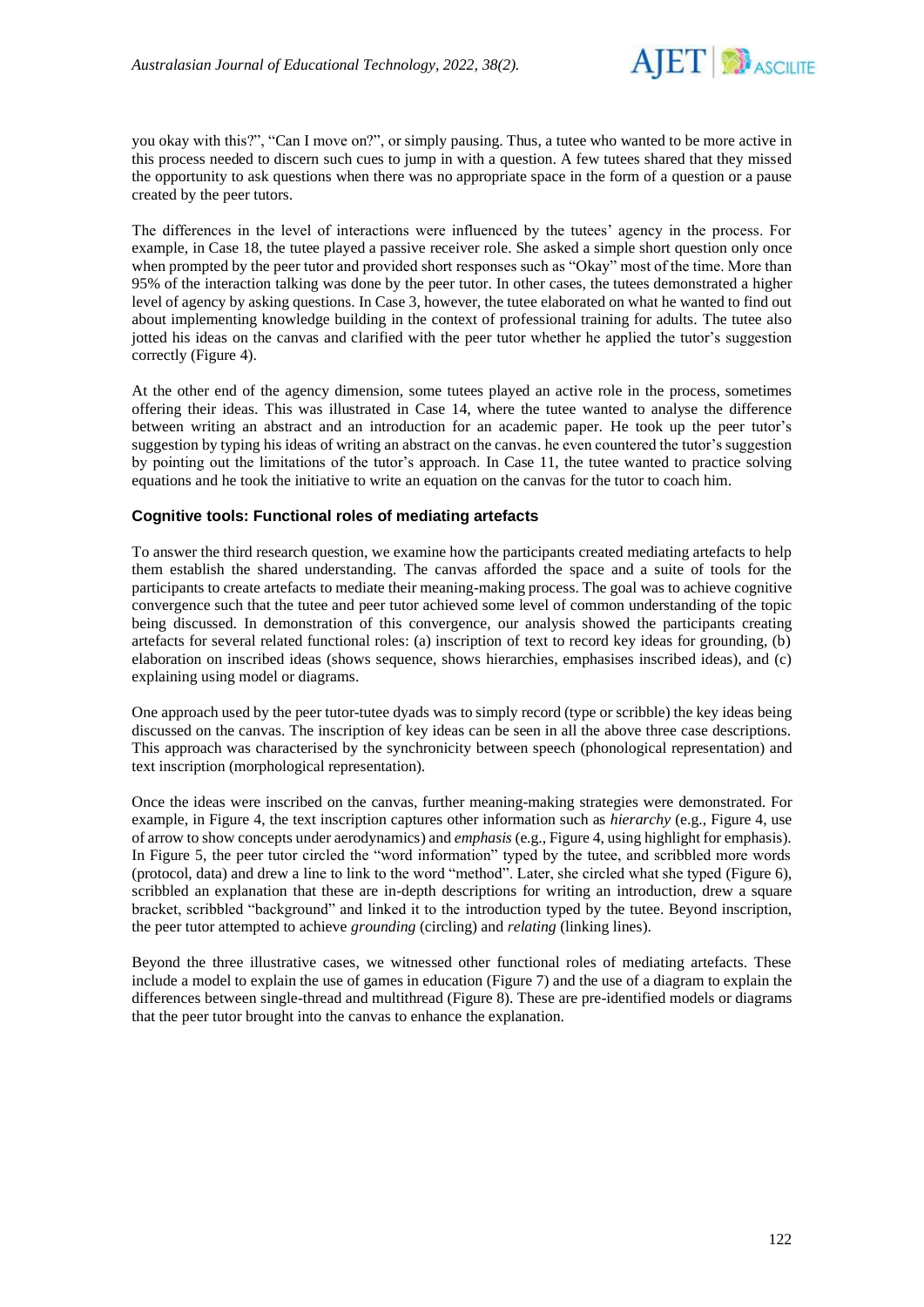



*Figure 7.* Hand-drawn model explaining the use of educational games



*Figure 8.* Pre-loaded diagram explaining differences between single-thread and multithread programming

# **Discussion**

### **Negotiating cognitive-social interactions**

This study examined how peer tutor-tutee dyads made use of a mobile application developed to support peer tutoring. If we take the affordances of the tools as the intended affordances and constraints specified by the developers of the mobile application, this study revealed how the participants jointly manoeuvred this space and the various configurations of peer tutor-tutee partnerships that emerged towards achieving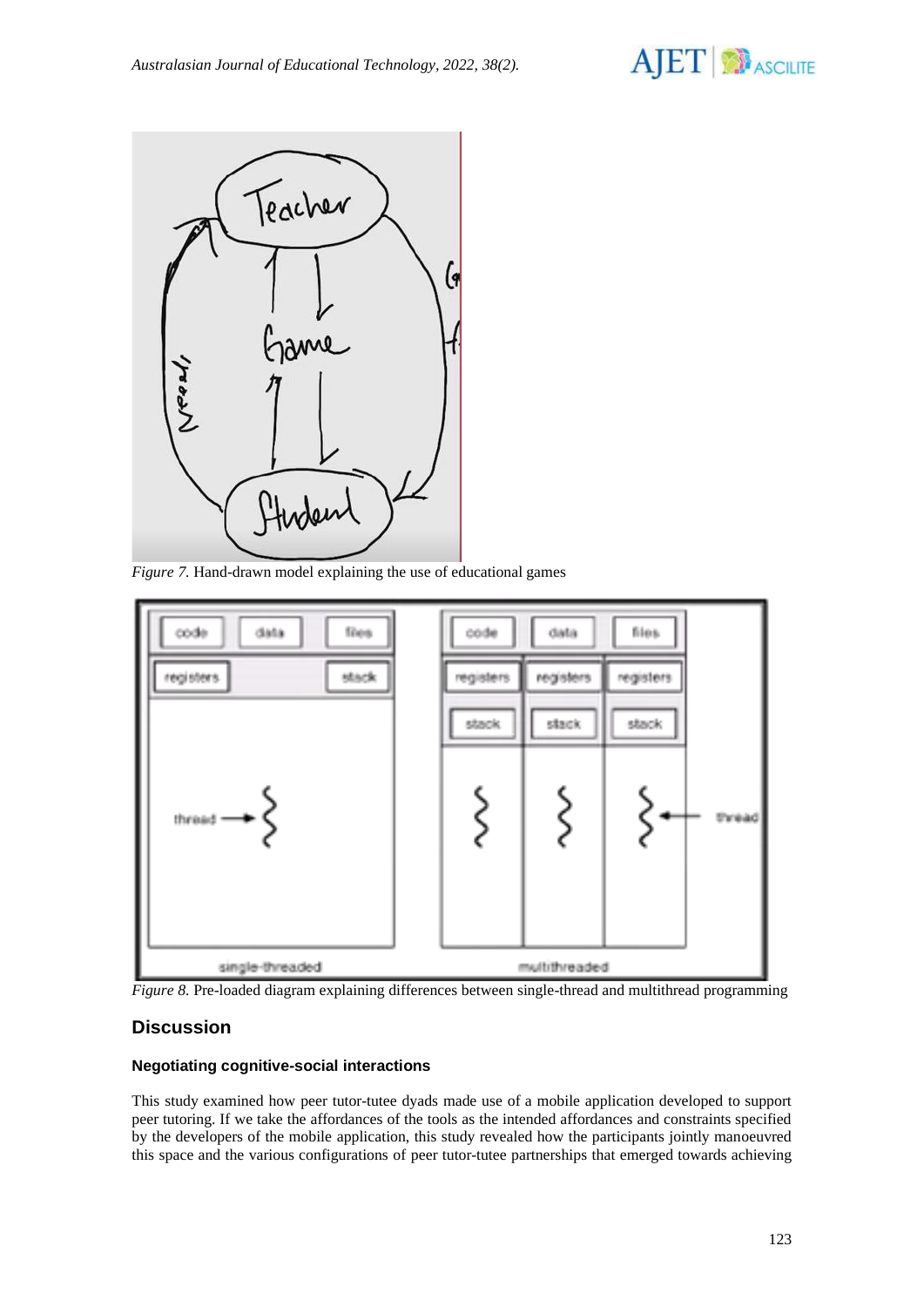

the goal of peer tutoring The process of peer tutoring was mediated by talks (language) via the VoIP protocol of the mobile application, as well as (co)construction of artefacts using the canvas in the mobile application (Table 1). As a dyad embarks on the process, negotiation of social interactions is reflected in the unspoken rules manifested between the pair, starting with the basic turn-taking and the more fluid interactivity. The peer tutors were assumed to have the control, with varying degrees of responsiveness from the tutees. The peer tutors played the teaching or scaffolding roles as expected, and tutees demonstrated various degrees of agency besides the expected receiver of information.

The social negotiation between a peer tutor and the tutee occurs along a continuum with one end defined by the highest level of tutor agency and the other end the highest tutee agency (Table 1). The peer tutor's agency in leading the tutoring session was expected, and was reflected in all tutoring sessions where the peer tutors initiated the interactions with the tutees by introducing themselves, stating the topics of tutoring, or clarifying the questions asked by the tutees. Peer tutors extended this agency by inviting the tutees, either to ask questions or to draw on the canvas. While some tutees played the role of passive recipients, waiting to respond to the peer tutor's actions, others demonstrated more agency by actively seeking clarifications, and a few showed strong agency by offering their ideas as counter-arguments or even initiated the use of the canvas space. Intriguingly, while many tutees were active in seeking clarifications or offering their ideas, tutee's agency was not frequently manifested in the use of the canvas. Only 6 out of 20 tutees showed co-annotations on the canvas.

#### Table 1

| The variation of peer tutor-tutee agency configurations |  |
|---------------------------------------------------------|--|
|---------------------------------------------------------|--|

|                                            | Tutor agency                                         |                                                                 | Tutee agency                                                |                                                 |  |
|--------------------------------------------|------------------------------------------------------|-----------------------------------------------------------------|-------------------------------------------------------------|-------------------------------------------------|--|
| Talks (mediation)<br>through language)     | Peer tutor leads<br>the talks                        | Peer tutor invites<br>the tutee to ask<br>questions             | Tutee actively<br>seeks clarification                       | Tutee offers his or<br>her own ideas            |  |
| Canvas<br>(mediation<br>through artefacts) | Peer tutor leads<br>the annotations on<br>the canvas | Peer tutor invites<br>the tutee to<br>annotate on the<br>canvas | Tutee co-<br>constructs the<br>annotations on the<br>canvas | Tutee leads the<br>annotations on the<br>canvas |  |

What the peer tutors and tutees demonstrated reflected their epistemological stance towards learning. Taking an acquisition approach to learning (Sfard, 1998), knowledge can be treated as objects that can be passed from the peer tutor to the tutee, as exhibited in the didactic approach of Case 18. A responsible peer tutor would transmit knowledge as effectively as possible and the tutee would receive it correspondingly as actively as possible. What the peer tutor-tutee co-construction of Case 14 demonstrated, however, was that learning could be participatory (Sfard, 1998) where meaning-making and co-construction of understanding are prized, rather than one-direction transmission. The tutee in Case 14's counterargument showed clearly this orientation. This finding is consistent with the research results reported by Lin and Yang (2013) and Westera et al. (2009). The similarity could be due to the fact that successful peer tutoring depends on the meaningful interaction between tutors and tutees. Both peer tutors and tutees needed to be actively involved in the learning process for peer tutoring to be successful.

### **Use of artefacts**

The use of the canvas space demonstrated how the artefacts mediated the peer tutoring process. The use of canvas space by the participants demonstrated the use of epistemic tools (Markauskaite & Goodyear, 2017) for knowledge-related work. The inscriptions on the canvas corresponding to the talks provided the grounding necessary for collaborative situations. Various strategies like highlighting, indentation, hierarchy, and linking were used to enhance explanations. The use of models implied invocation of principle or theory level explanation. In the cases discussed, the use of canvas was directed at knowing and is thus an epistemic tool. It is not merely a tool that works for the peer tutor and tutee, but a tool that the peer tutor-tutee dyads work with, as a human-computer intellectual partnership, to bring about meaningmaking of a topic. Specifically, the findings echo Fitzgerald and Palincsar's (2017) recommendation that "it is difficult to imagine that students would have engaged in sense-making discussions of the same quality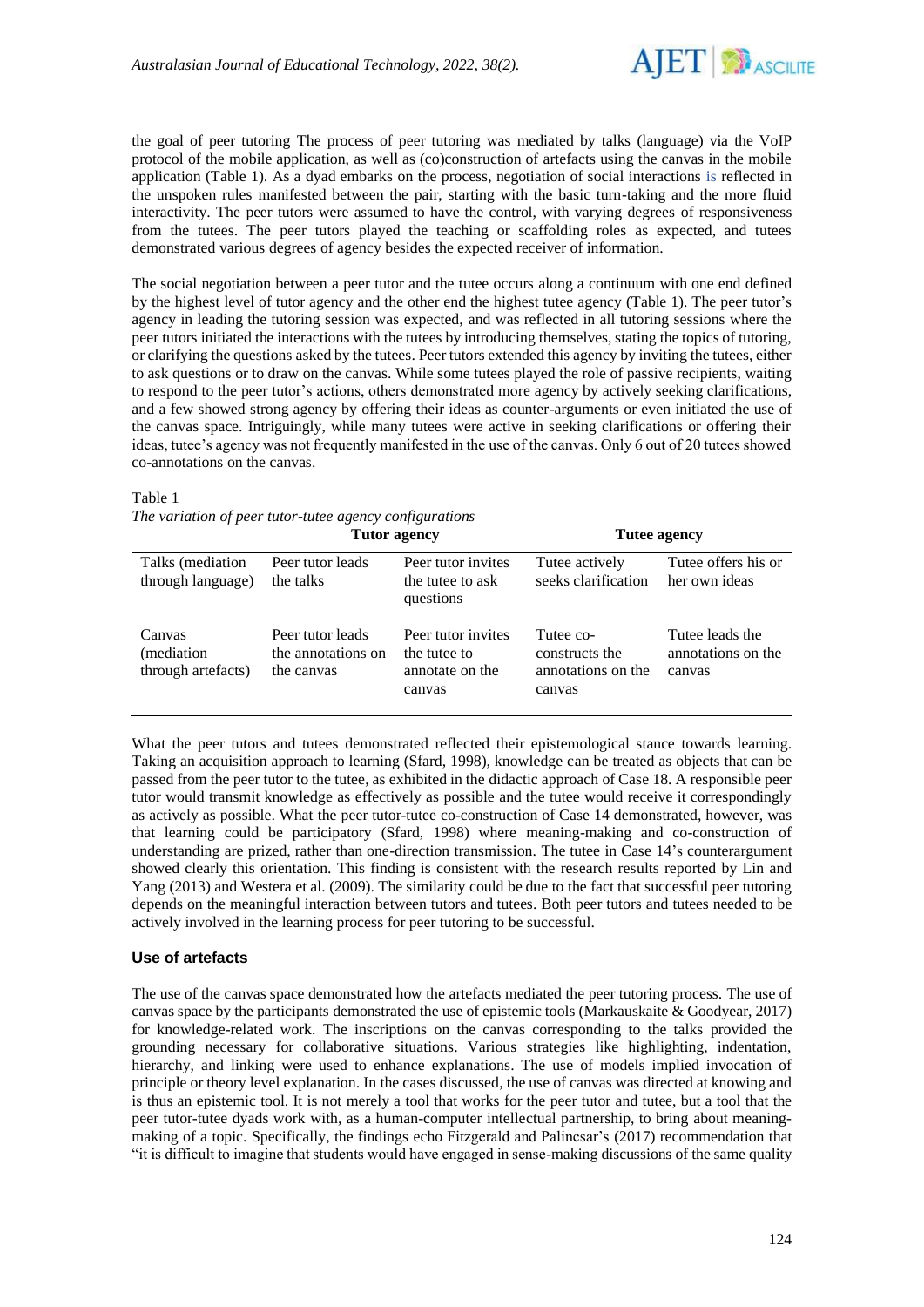

without the support of the scripts" (p. 325). It should be noted that Fitzgerald and Palincsar's (2017) participants were in a sixth-grade science class in a middle school in the United States. By contrast, our study investigated university students studying a variety of subjects. Therefore our results complement those of Fitzgerald and Palincsar (2017) by using a significantly different population of university students.

Besides using the built-in features of the tools (e.g., move, typed texts, colour, highlight), the participants made full use of the free-hand inscription tool and brought in new elements such as hierarchy, indentation, circling, linking. This showed the participants' ability to discern the intended affordances of the mobile app, and their creative partnership in extending those affordances. The participants displayed agency (Wertsch et al., 1993) in the actions mediated by the tools, not simply using the tools as provided, but transforming the power of tools in achieving cognitive convergence.

### **Mobile peer tutoring**

In this study, MENTOR, a dedicated application was developed for the learners. In addition to reflecting on how the learners use the application, the affordances provided by the mobile devices are also highlighted. In this regard, researchers have explored the use of mobile devices for learning in higher education (e.g., Nami, 2020). Mobile learning makes use of portable devices that provide convenient access to learning in different contexts beyond a classroom, thus affording spontaneous access and interaction across various contexts, or what is commonly described as anytime, anywhere learning. Narayan et al. (2019) proposed the design principles for heutagogical learning (or student-determined learning) with mobile and social media tools. Applying Narayan et al.'s (2019) principles pertinent to this study, for example the portability and accessibility of the mobile devices, coupled with MENTOR application, encouraged learner participation (engaging in mobile peer tutoring anytime, anywhere), personalisation (identifying the topics that need tutoring), and productivity (providing the tool for social negotiation and mediating the interactions with artefacts). These are also known as the 3Ps' (personalisation, participation, and productivity) pedagogy proposed by McLoughlin and Lee (2008) for networked society. The mobile solution also allows the learners to determine their learning contexts, at a place or location of their choice. In short, although this study focused on the social negotiation process with cognitive tools, mobile devices, as the carrier of the tool, play a critical role in this process.

# **Conclusion**

This study set out to examine how peer tutor-tutee dyads in a university use a mobile application to conduct peer tutoring. By showing the images of peer tutor-tutee interactions and how participants leverage the cognitive tools provided in the mobile application, this study provided a glimpse into the potential and possibilities of mobile peer tutoring. Our findings showed how the peer tutor-tutee dyads negotiated the social cognitive interactions of didactic instruction by tutors, tutors explaining and tutees actively seeking clarifications, and tutees showing strong agency by offering their own ideas. Our findings revealed that most of the tutees (11 out of 20) showed some degree of agency in offering their ideas whereas tutees acting as passive receivers were the minority (2 out of 20). How the dyads interacted potentially revealed their epistemology, that is whether they viewed learning as acquiring knowledge, learning as participating in the discourse, or learning as co-construction of knowledge.

Mediating the peer tutor-tutee interactions were the talks via VoIP. In the online synchronous context, unlike in-person tutoring, peer tutors need to consciously create a space for the tutees' clarifications by asking tutees questions, or simply a pause. The shared canvas space of the mobile application provided another critical mediating tool. The peer tutor-tutee dyads used various tools provided in the canvas (inscription, colour, highlight, zoom) to create common grounding for shared understanding, and didactic strategies of showing sequence, hierarchy, or emphasis. In the canvas space, however, there were few instances (6 out of 20) where the tutees show agency in co-annotation and co-construction of artefacts.

The findings of this study provided ideas for further exploration. For example, to relate the epistemological beliefs of the participants with their behaviours and to explore why few tutees participated in co-annotation of the canvas. The epistemic agency (Scardamalia & Bereiter, 2010) of learners is a relatively less explored area. It is about students taking over the direction of learning and managerial roles that are normally left to the teachers. Tan and Ku (2014) showed, in their study, how participants in a course showed epistemic agency by initiating knowledge-related dialogues and creating shared understanding. In this knowledge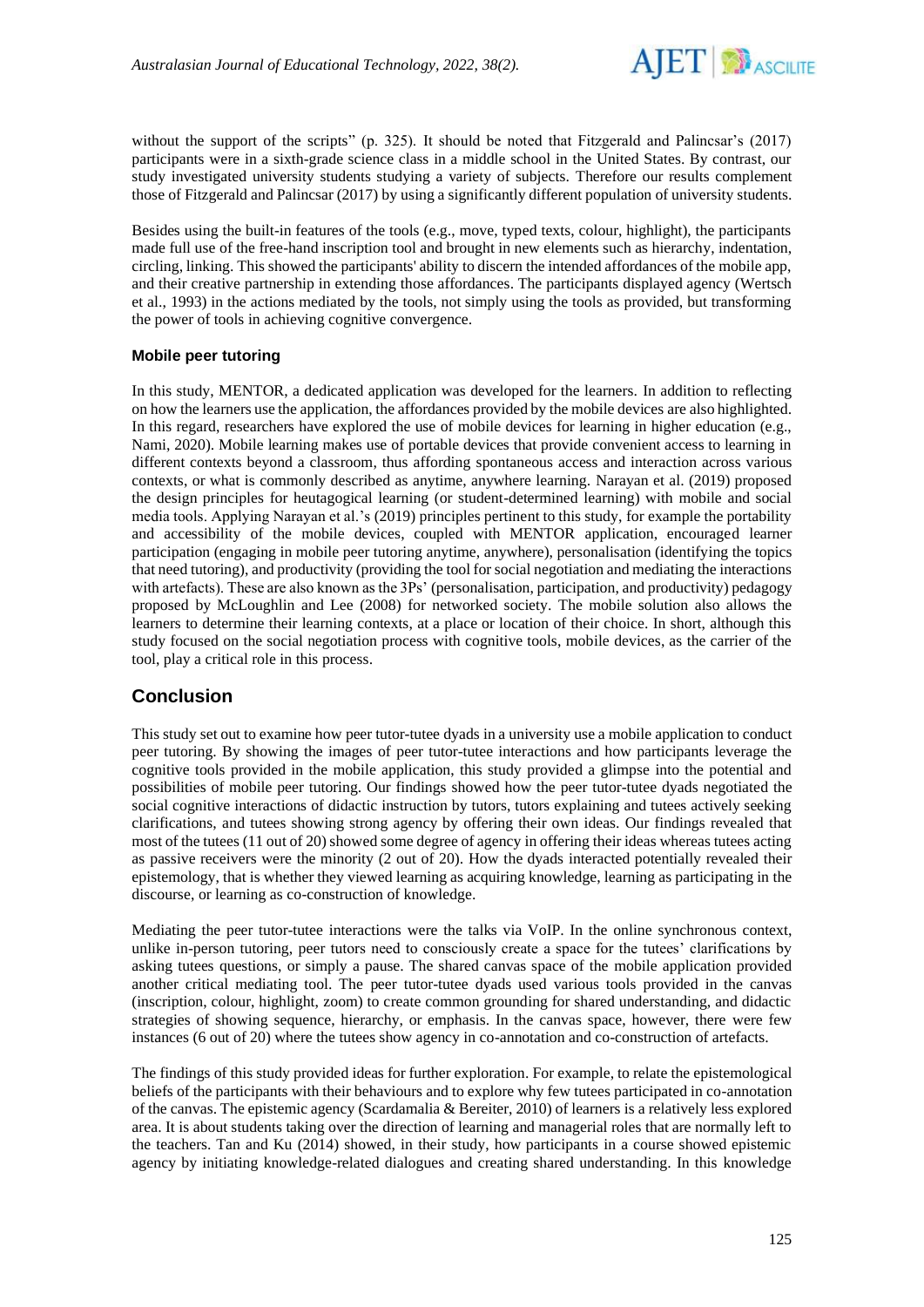

age, how to encourage university students to assume epistemic agency is even more urgent. This study was conducted with a small sample size from convenience sampling. This was partly due to various measures imposed during the COVID-19 pandemic, which limits the generalizability of the findings. Future studies could then also have a more representative sampling of students from different disciplines, and any disciplinary differences could be analysed. Having a control group that undergoes predominant in-person peer tutoring set up by the university staff for comparison could also reveal more clearly the advantages or constraints of mobile peer tutoring.

In sum, this study provided a glimpse into how university students make use of a mobile application for peer tutoring through the three types of peer tutor-tutee social cognitive interactions, with varying degrees of tutees' agency. It also showed how the participants made use of VoIP and canvas tools afforded by the mobile application to create a shared understanding and cognitive convergence.

# **Acknowledgement**

This study was supported by Temasek Foundation.

# **References**

- Alegre, F., Moliner, M., Maroto, A., & Lorenzo-Valentin, G. (2019). Peer tutoring in mathematics in Primary education: a systematic review. *Educational Review*, *71*(6), 767-791. <https://doi.org/10.1080/00131911.2018.1474176>
- Anderson, L., & Krathwohl, D. (Eds.) (2001). *Taxonomy for learning, teaching, and assessing: A revision of bloom's taxonomy of educational objectives.* Pearson.
- Baek, J., Yoo, Y., Lee, K., Jung, B., & Baek, Y. (2017). Using an instant messenger to learn a foreign language in a peer-tutoring environment. *The Turkish Online Journal of Educational Technology, 16*(2), 145-152.<http://www.tojet.net/articles/v16i2/16213.pdf>
- Bakare, J., & Orji, C. T. (2019). Effects of reciprocal peer tutoring and direct learning environment on sophomores' academic achievement in electronic and computer fundamentals. *Education and Information Technologies*, *24*(2), 1035-1055.<https://doi.org/10.1007/s10639-018-9808-1>
- Boz Yaman, B. (2019). A multiple case study: What happens in tutoring in calculus studies? *International Journal of Education in Mathematics, Science and Technology*, *7*(1), 53-72. <https://www.ijemst.com/index.php/ijemst/article/view/637>
- Cantinotti, M., Desormeaux-Moreau, M., & Balbinotti, M. (2017). Mapping psychology students' perspective on group peer-tutoring in statistics. *Mentoring & Tutoring: Partnership in Learning, 25*(4), 466-484.<https://doi.org/10.1080/13611267.2017.1403609>
- Chung. S. H., & Tan, S. C. (2019). MENTOR Intelligent mobile online peer tutoring application for face-to-face and remote peer tutoring. In Y. W. Chew, K. M. Chan, & A. Alphonso (Eds.) *Personalised Learning. Diverse Goals. One Heart. ASCILITE 2019, Singapore*, 386-391.
- Clark, H. H., & Brennan, S. E. (1991). Grounding in communication. In L. B. Resnick, J. M. Levine, & S. D. Teasley (Eds.), *Perspectives on socially shared cognition* (pp. 127–149). American Psychological Association.
- Damşa, C. I., Kirschner, P. A., Andriessen, J. E. B., Erkens, G., & Sins, P. H. M. (2010). Shared epistemic agency: An empirical study of an emergent construct. *Journal of the Learning Sciences, 19*(2), 143-186.<https://doi.org/10.1080/10508401003708381>
- De Smet, M., Van Keer, H., & Valcke, M. (2008). Blending asynchronous discussion groups and peer tutoring in higher education: An exploratory study of online peer tutoring behaviour. *Computers & Education*, *50*(1), 207-223.<https://doi.org/10.1016/j.compedu.2006.05.001>
- Dong, J., Hwang, W., Shadiev, R., & Chen, G. (2019). Implementing on-call-tutor system for facilitating peer-help activities. *IEEE Transactions on Learning Technologies*, *12*(1), 73-86. <https://doi.org/10.1109/TLT.2018.2818139>
- Evans, W., Flower, J., & Holton, D. (2001). Peer tutoring in first-year undergraduate mathematics. *International Journal of Mathematical Education in Science and Technology*, *32*(2), 161-173. <https://doi.org/10.1080/002073901300037609>
- Fitzgerald, M. S., & Palincsar, A. S. (2017). Peer-mediated reading and writing in a digital, multimodal environment. *Reading & Writing Quarterly*, *33*(4), 309-326. <https://doi.org/10.1080/10573569.2017.1294514>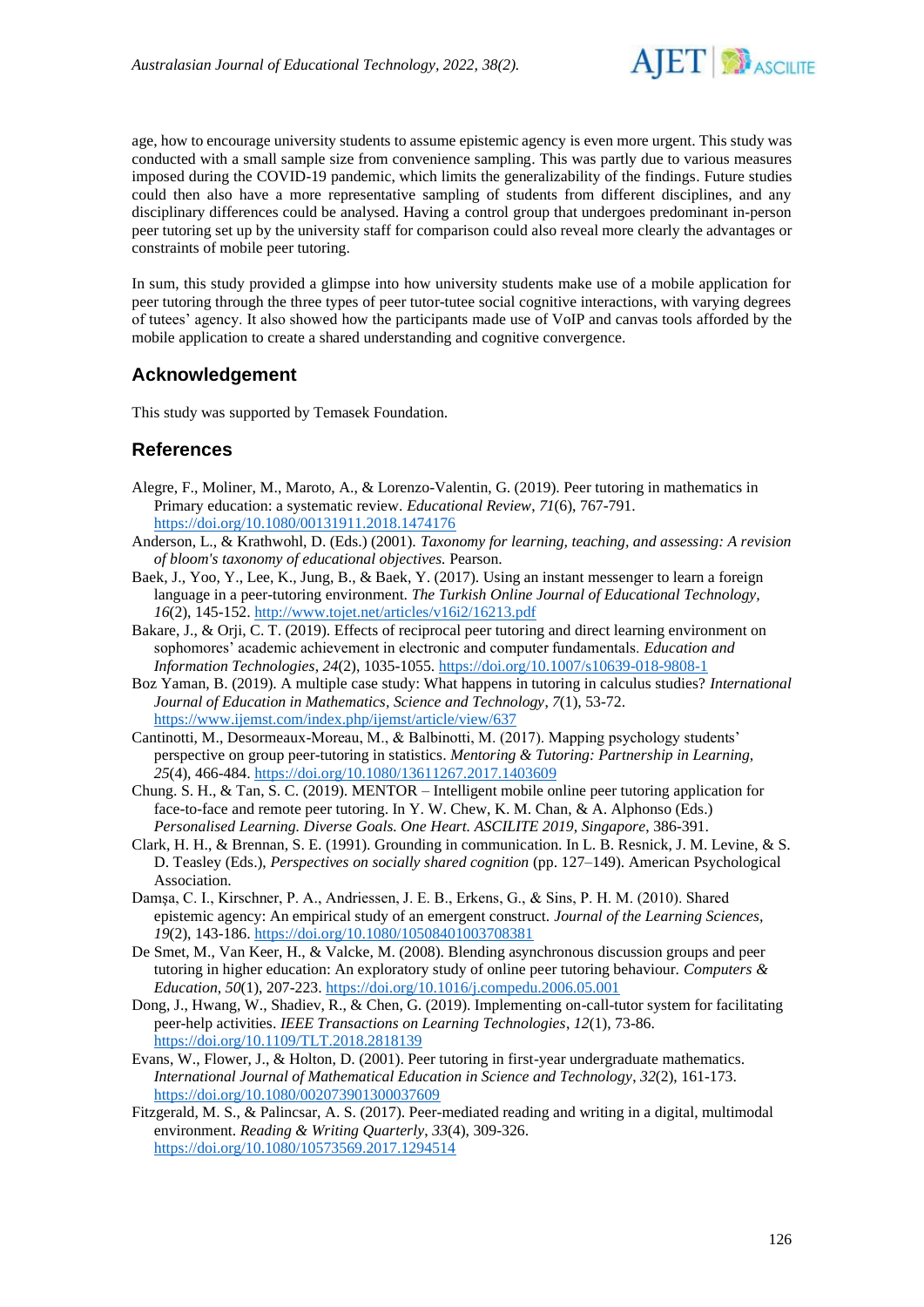

Ghadirian, H., & Ayub, A. F. M. (2017). Peer moderation of asynchronous online discussions: An exploratory study of peer e-moderating behaviour. *Australasian Journal of Educational Technology, 33*(1), 1-18.<https://doi.org/10.14742/ajet.2882>

Gibson, J.J. (1979). *The ecological approach to visual perception*. Houghton Mifflin.

- Gillespie, A., & Zittoun, T. (2010). Using resources: Conceptualizing the mediation and reflective use of tools and signs. *Culture & Psychology, 16*(1), 37–62. <https://doi.org/10.1177/1354067X09344888>
- Jonassen, D. H. (2000). *Computers as mindtools for schools: Engaging critical thinking*. Prentice Hall.
- Kennewell, S. (2001). Using affordances and constraints to evaluate the use of information and communications technology in teaching and learning. *Journal of Information Technology for Teacher Education, 10*(1-2), 101-116. <https://doi.org/10.1080/14759390100200105>
- Lave, J., & Wenger, E. (1991). *Situated learning: Legitimate peripheral participation*. Cambridge University Press.
- Lin, W. C., & Yang, S. C. (2013). Exploring the role of Google.doc and peer e-tutors in English writing. *English Teaching: Practice and Critique, 12*(1), 79-90. <https://eric.ed.gov/?id=EJ1017168>
- Markauskaite, L., & Goodyear, P. (2017). *Epistemic fluency and professional education: Innovation, knowledgeable action and actionable knowledge.* Springer.
- McLoughlin, C., & Lee, M. J. W. (2008). The three P's of pedagogy for the networked society: Personalisation, participation and productivity. *International Journal of Teaching and Learning in Higher Education, 20*(1), 10-17.<https://www.isetl.org/ijtlhe/pdf/IJTLHE395.pdf>
- Nami, F. (2020). Educational smartphone apps for language learning in higher education: Students' choices and perceptions. *Australasian Journal of Educational Technology, 36*(4), 82–95. <https://doi.org/10.14742/ajet.5350>
- Narayan, V., Herrington, J., & Cochrane, C. (2019). Design principles for heutagogical learning: Implementing student-determined learning with mobile and social media tools. *Australasian Journal of Educational Technology, 35*(3), 86-101.<https://doi.org/10.14742/ajet.3941>
- Norman, D. A. (1988). *The psychology of everyday things*. Basic Books.
- Paavola, S., & Hakkarainen, K. (2005). The knowledge creation metaphor An emergent epistemological approach to learning. *Science & Education, 14*(6)*,* 535-557. [https://doi.org/10.1007/s11191-004-5157-](https://doi.org/10.1007/s11191-004-5157-0)  $\Omega$
- Pea, R. D. (1985). Beyond amplification: Using the computer to reorganize mental functioning. *Educational Psychologist, 20*(4), 167–182. [https://doi.org/10.1207/s15326985ep2004\\_2](https://doi.org/10.1207/s15326985ep2004_2)
- Popper, K. R. (1979). *Objective knowledge. an evolutionary approach*. Clarendon Press.

Rambe, P. (2012). Activity theory and technology mediated interaction: Cognitive scaffolding using question-based consultation on Facebook. *Australasian Journal of Educational Technology, 28*(8), 1333-1361. <https://doi.org/10.14742/ajet.775>

- Salomon, G., Perkins, D. N., & Globerson, T. (1991). Partners in cognition: Extending human intelligent technologies. *Educational Research, 20*(3), 2–9. <https://doi.org/10.3102/0013189X020003002>
- Sansone, N., Ligorio, M. B., & Buglass, S. L. (2018). Peer e-tutoring: Effects on students' participation and interaction style in online courses. *Innovations in Education and Technology International*, *55*(1), 13-22[. https://doi.org/10.1080/14703297.2016.1190296](https://doi.org/10.1080/14703297.2016.1190296)
- Scardamalia, M., & Bereiter, C. (2010). A brief history of knowledge building. *Canadian Journal of Learning and Technology, 36*(1). <https://doi.org/10.21432/T2859M>
- Sfard, A. (1998). On two metaphors for learning and the dangers of choosing just one. *Educational Researcher, 27*(2), 4-13. <https://doi.org/10.3102/0013189X027002004>
- Stake, R. (1995). *The art of case study research.* Sage Publications.
- Tan, S. C. (2019). Learning with computers: Generating insights into the development of cognitive tools using cultural historical activity theory. *Australasian Journal of Educational Technology, 35*(2), 25- 38.<https://doi.org/10.14742/ajet.4848>
- Tan, S. C., Chung, S. H., Cheung, Y. L., Looi, C. K. & Wong, W. H. (2020). Holistic design of a mobile peer tutoring application based on learning and user needs analysis. In T. Bastiaens, & G. Marks (Eds.), *Proceedings of Innovate Learning Summit 2020* (pp. 673-684). Association for the Advancement of Computing in Education (AACE).<https://www.learntechlib.org/p/218864/>
- Tan, S. C., & Ku, D. (2014). Developing teachers' epistemic agency in a knowledge building community through cogenerative dialogues. In S. Feller, & I. Yengin (Eds.), *21st century education: Constructing meaning and building knowledge in technology supported learning environments* (pp. 133-156). John Benjamins Publishing Company.